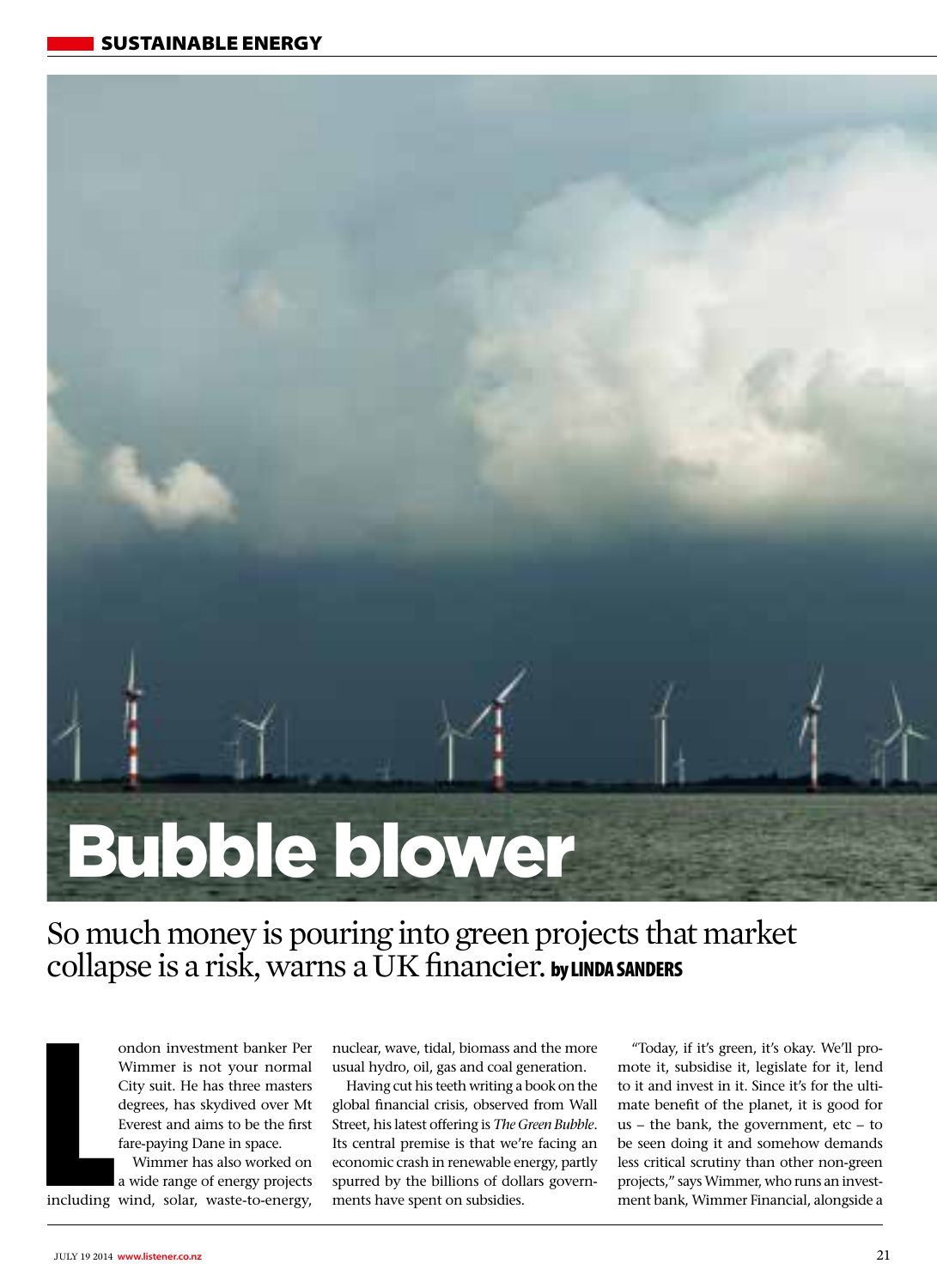private investment company.

A big chunk of the green energy industry has become dependent on subsidies, which have created a substantial financial bubble reminiscent of the dotcom boom and past periods of extreme housing-price inflation, he says.

Venture capital has followed the subsidies, as investors see the sector as a safe haven. Although Wimmer knows clean energy is needed to avoid environmental disaster and to meet the world's energy demands, he says government support encourages investment in projects that will never be profitable.

Wimmer doesn't deny subsidies are often needed during a transition. "But truly sustainable energy is also financially and commercially sustainable. Within three to five years it needs to bear its own costs."

He worries what will happen to highly indebted projects when interest rates rise or politicians decide to reduce subsidies. He gives examples of projects – mostly in wind and solar – that have crashed and burnt, including some owned by industry leaders, such as Siemens and Bosch.

## TAKING OFF THE GREEN-TINTED SPECS

*The Green Bubble* compares the current enthusiasm for green energy to earlier manias that ended badly.

"During the internet bubble, if a venture was dotcom, part of the much-trumpeted 'new economy', it was okay. As long as a business could show it had a certain number of clicks per user, the usual valuation methods didn't apply."

In such a fevered market, greeninvestment naysayers risk being labelled self-serving champions of old, dirty technologies.

"If we take off our green-tinted spectacles, however, it quickly becomes clear that 'green' is not an unalloyed synonym for all that's wonderful. Green energy initiatives are fallible on at least two separate levels. One is in their sustainability as businesses, with or without various degrees of public support.

"The other is in their authenticity as truly green technologies – which is to say, carbonfree or at least carbon-light – and hence in their capacity to deliver real, sum-total reductions in emissions. If they can't deliver those, why are we spending all this money?

"Right now, green energy has another weakness, which is perhaps the one that should concern us most. Even if it was financially self-sustaining and totally



"Truly sustainable energy is also financially and commercially sustainable. Within three to five years

it needs to bear its own

costs."

emission-free, it can't be deployed on sufficient scale to supply as much energy as we need, as reliably as we need it, for many years to come."

Wimmer says his message is not antigreen but anti-waste – the waste of taxpayers' money.

He reckons most consumers and taxpayers are unaware of the amount going into supporting energy policies, often to relatively small effect. Germany, for example – not famous for its sunshine – spent NZ\$54.5 billion in tariffs to expand solar to 0.6% of its electricity generation, according